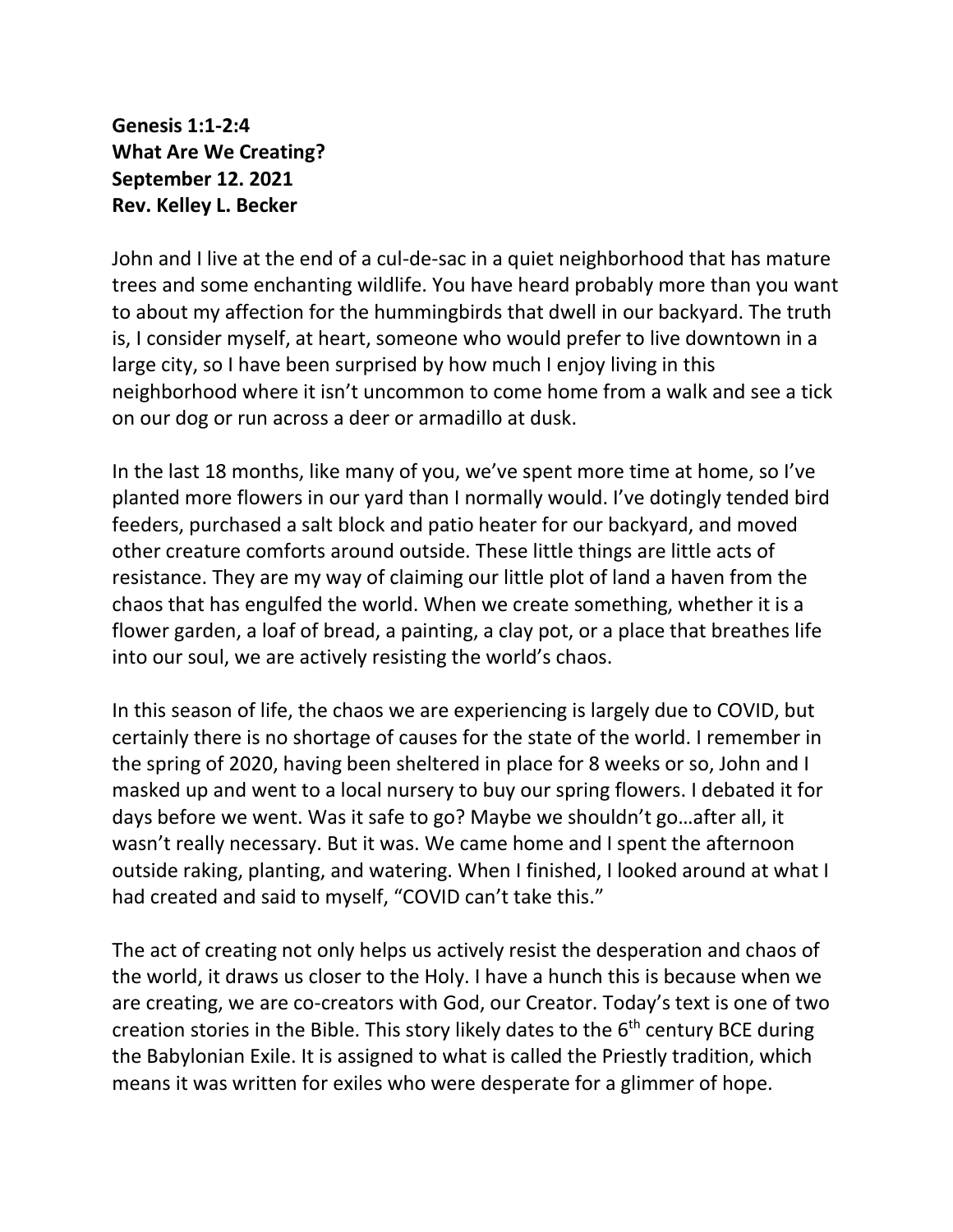Within the cauldron of despair and hopelessness in which they found themselves, the exiles created a new national identity and a new way of being faithful to God. You see, the Exile was devastating because the exiles' shared history was built on the promise of God to protect them and use them for God's purposes in human history (You will be my people and I will be your God.). Their defeat, expulsion from Judea, and the loss of the land promised to them by God seemed to imply their faith in God's promise (covenant) was misplaced. This kind of deep crisis can precipitate the most profound despair or the most profound reworking of a world view. For the Jews in Babylon, it did both.

Read more here:<https://www.jewishvirtuallibrary.org/the-babylonian-exile>

Into that desperation, the Israelite theologians wrote the story we find in Genesis 1. It was not meant to explain how the world was physically created. It also wasn't meant to be like the Near East creation myths already circulating, even though this story is like them in some ways. It was meant to be a bold theological statement for the people of God: Despite present circumstances, the God of Israel, can still be trusted. And this bold theological statement holds true for us as well. Despite present circumstances, that may include sickness, poverty, war, division, and isolation, our God can still be trusted.

## This is Genesis 1:1-2:3

**1** In the beginning when God created the heavens and the earth, **<sup>2</sup>** the earth was a formless void and darkness covered the face of the deep, while a wind from God swept over the face of the waters. **<sup>3</sup>** Then God said, "Let there be light"; and there was light. **<sup>4</sup>** And God saw that the light was good; and God separated the light from the darkness. **<sup>5</sup>**God called the light Day, and the darkness he called Night. And there was evening and there was morning, the first day. **<sup>6</sup>** And God said, "Let there be a dome in the midst of the waters, and let it separate the waters from the waters." **<sup>7</sup>** So God made the dome and separated the waters that were under the dome from the waters that were above the dome. And it was so. **<sup>8</sup>**God called the dome Sky. And there was evening and there was morning, the second day.

**<sup>9</sup>** And God said, "Let the waters under the sky be gathered together into one place, and let the dry land appear." And it was so. **<sup>10</sup>**God called the dry land Earth, and the waters that were gathered together he called Seas. And God saw that it was good. **<sup>11</sup>** Then God said, "Let the earth put forth vegetation: plants yielding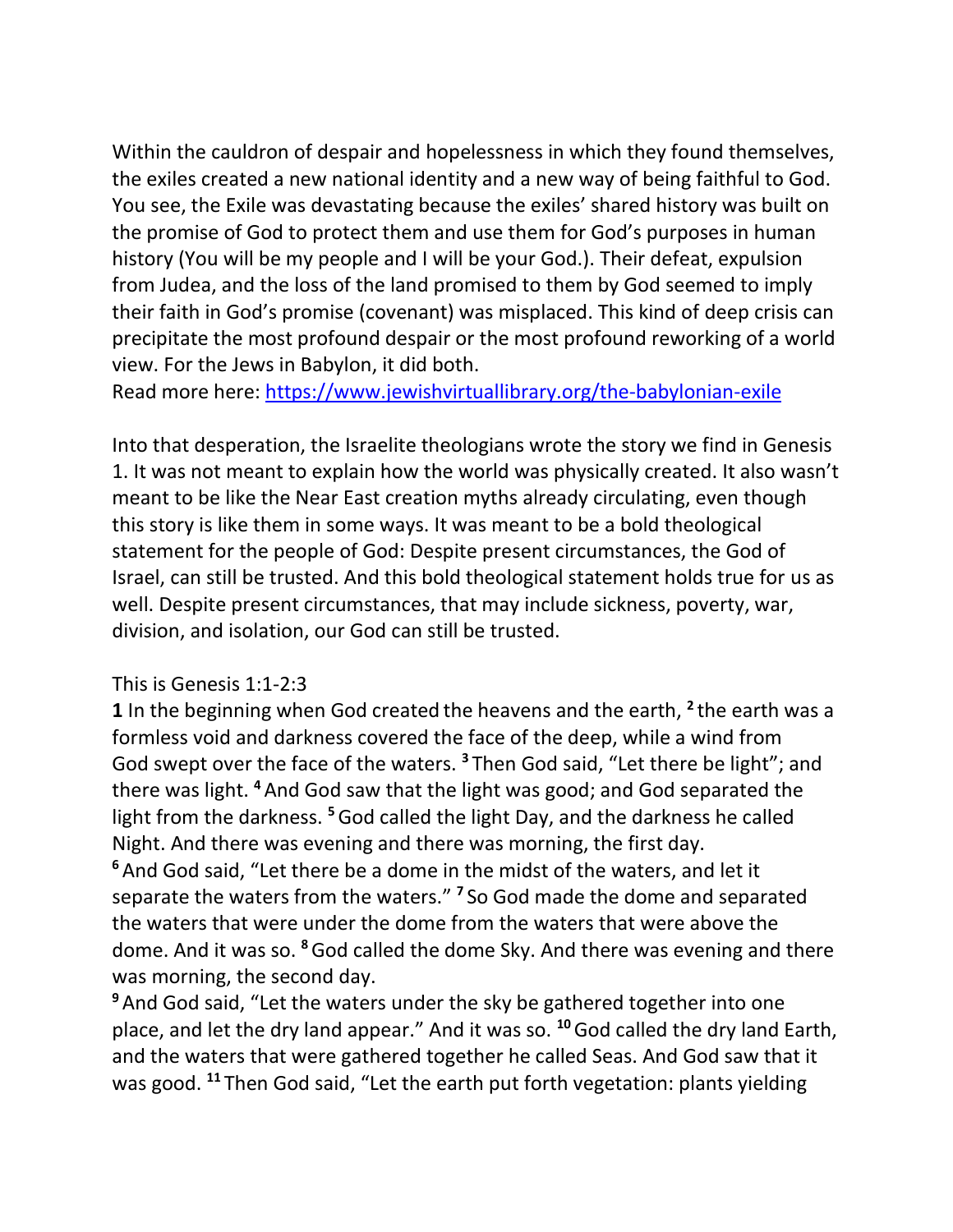seed, and fruit trees of every kind on earth that bear fruit with the seed in it." And it was so. **<sup>12</sup>** The earth brought forth vegetation: plants yielding seed of every kind, and trees of every kind bearing fruit with the seed in it. And God saw that it was good. **<sup>13</sup>** And there was evening and there was morning, the third day.

**<sup>14</sup>** And God said, "Let there be lights in the dome of the sky to separate the day from the night; and let them be for signs and for seasons and for days and years, **<sup>15</sup>** and let them be lights in the dome of the sky to give light upon the earth." And it was so. **<sup>16</sup>**God made the two great lights—the greater light to rule the day and the lesser light to rule the night—and the stars. **<sup>17</sup>**God set them in the dome of the sky to give light upon the earth, **<sup>18</sup>** to rule over the day and over the night, and to separate the light from the darkness. And God saw that it was good. **<sup>19</sup>** And there was evening and there was morning, the fourth day. **<sup>20</sup>** And God said, "Let the waters bring forth swarms of living creatures, and let birds fly above the earth across the dome of the sky." **<sup>21</sup>** So God created the great sea monsters and every living creature that moves, of every kind, with which the waters swarm, and every winged bird of every kind. And God saw that it was good. **<sup>22</sup>**God blessed them, saying, "Be fruitful and multiply and fill the waters in the seas, and let birds multiply on the earth." **<sup>23</sup>**And there was evening and there was morning, the fifth day.

**<sup>24</sup>** And God said, "Let the earth bring forth living creatures of every kind: cattle and creeping things and wild animals of the earth of every kind." And it was so. **<sup>25</sup>**God made the wild animals of the earth of every kind, and the cattle of every kind, and everything that creeps upon the ground of every kind. And God saw that it was good. **<sup>26</sup>** Then God said, "Let us make humankind in our image, according to our likeness; and let them have dominion over the fish of the sea, and over the birds of the air, and over the cattle, and over all the wild animals of the earth,  $\left[\frac{d}{2}\right]$  and over every creeping thing that creeps upon the earth."

**<sup>27</sup>** So God created humankind in his image, in the image of God he created them;

male and female he created them.

**<sup>28</sup>**God blessed them, and God said to them, "Be fruitful and multiply, and fill the earth and subdue it; and have dominion over the fish of the sea and over the birds of the air and over every living thing that moves upon the earth." **<sup>29</sup>**God said, "See, I have given you every plant yielding seed that is upon the face of all the earth, and every tree with seed in its fruit; you shall have them for food. **<sup>30</sup>** And to every beast of the earth, and to every bird of the air, and to everything that creeps on the earth, everything that has the breath of life, I have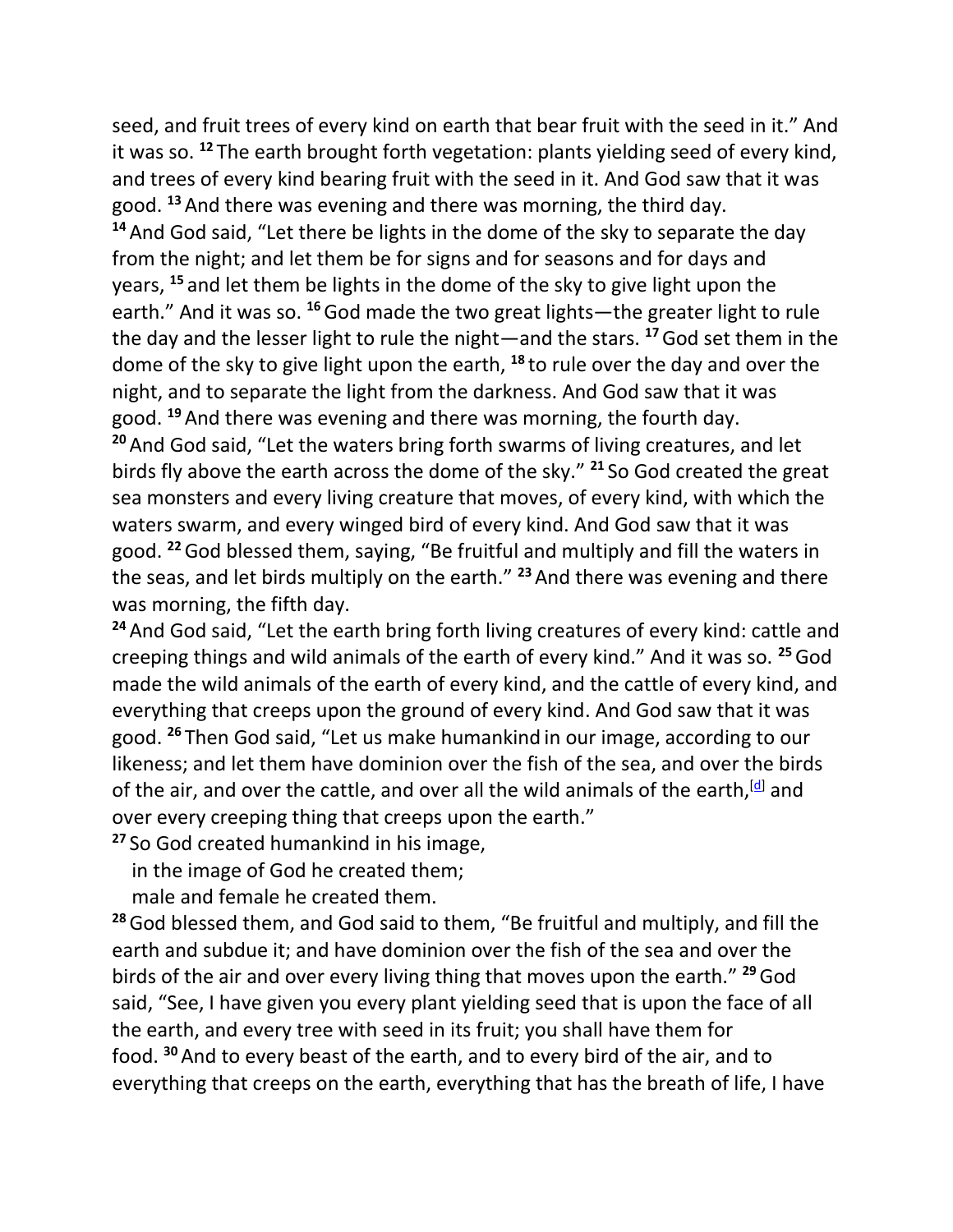given every green plant for food." And it was so. **<sup>31</sup>**God saw everything that he had made, and indeed, it was very good. And there was evening and there was morning, the sixth day.

**2** Thus the heavens and the earth were finished, and all their multitude. **<sup>2</sup>** And on the seventh day God finished the work that he had done, and he rested on the seventh day from all the work that he had done. **<sup>3</sup>** So God blessed the seventh day and hallowed it, because on it God rested from all the work that he had done in creation.

This story stresses the ease with which everything came to be. Nothing happened by chance; everything was made according to design. It is a poetic narrative that was likely formed for use in worship. By merely speaking, God created time in the form of day and night. Next, God made three distinctive regions, the sky, the land, and the seas, and in each, God placed the things that belonged there: planets and stars, plants, fish and birds, living creatures, and finally, human beings. God pronounced all of it good.

The large scope of this text moves from God's confrontation with chaos, "formless void and darkness," to the serene and joyous rule of God over a universe at rest. It invites the listening community to celebrate God's relationship with all that was created, a relationship that can never be severed, because God's created can never be anything other than that. What I mean by that is, for example, human beings will be teachers, nurses, siblings, friends, musicians, scientists…exiles, COVID patients and survivors, Democrats, and Republicans, but we will always only exist because we were created by God. Our existence hinges on our connection with the Holy, whether we recognize it or not. That will never change. Everyday God confronts the chaos of the world. God is still speaking. God is still creating.

And that is why spending time considering our role as creators and co-creators is worthwhile. When we create, we are fulfilling our purpose, to "Be fruitful and multiply." I don't think this directive has to be limited to procreation. Procreation was a priority for the exiles because they lived in a time when average life span was not what it is today. They needed to have a lot of children. The more children they had, the safer they were, the more likely their people would survive. There are plenty of people in the world now. Today, there are other ways to be fruitful and other things that would do well to be multiplied. Everything we create has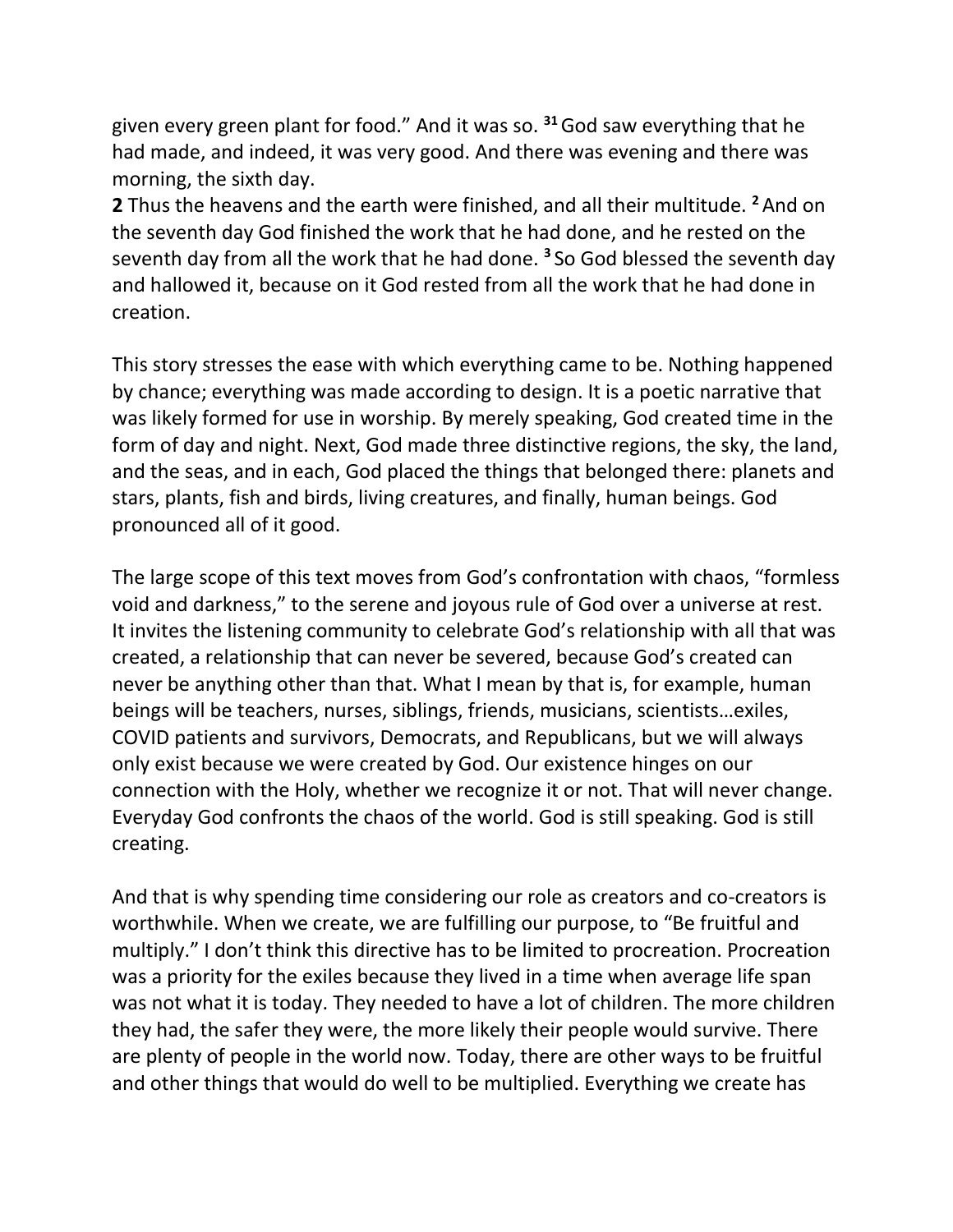the potential to multiply goodness: music, art, food, love, and healing. However, in times of crisis, like pandemics, hurricanes, wildfires, days like 9-11, destruction sure seems to outpace creation. The world needs creators.

When my son, Andrew, was little, he enjoyed destruction. He was born 3 years after Hurricane Andrew wreaked havoc in the Bahamas, Florida, and Louisiana, so in some ways, his name was perfect. He was the kid who would look at the Lego tower his brother, Christopher, worked for hours to build, not with amazement at the architectural masterpiece it was, but with a glimmer in his eye, an eye of destruction. When Andrew came into the room, chaos often followed. Most of the time it was delightfully annoying because he had this infectious belly laugh that accompanied his destruction. Generally, even Christopher thought he was adorable. But there were times when he did not. There were times Andrew's hurricane way of being wasn't really appreciated.

So, I devised a plan to teach Andrew that creating could be just as much fun as destroying. One day I asked him if he wanted to play a game with me and I named it builder and destroyer. I told him I would be the builder and he would be the destroyer. I explained the job of the destroyer was to knock down whatever I build as fast as possible, but the destroyer had to wait until the builder said, "My project is complete." We practiced saying "My project is complete," together and I began to build. He sat next to me as I worked, asking me every once in a while, if "my was project was complete." I would tell him it wasn't, but I would always ask him a question, like, "What color should I use now?" or "How high should I make this part?" He was happy to advise. I built a dog park next to my building and asked him which animals I should put in it. Together, we moved the animals into their new home. We named the park, "Mommy and Andrew's More Than Just Dogs Park." Catchy. Huh? Finally, I said to him, "My project is complete." He looked at what I had built, and he said, "I think we should leave it up for brother to see." And so, we did. After Christopher saw it, Andrew joyfully demolished it.

The next day, I asked Andrew if he wanted to play builder and destroyer again. He said he did, but on one condition. He said, "I want to be the builder." I happily agreed. While he built, he asked my advice on various design choices. I talked to him about how in life we have lots of opportunities to choose whether to be a builder or a destroyer, just like he did that day. I told him that I think it's good to build more than we destroy. When he finished his creation, he said, "My project is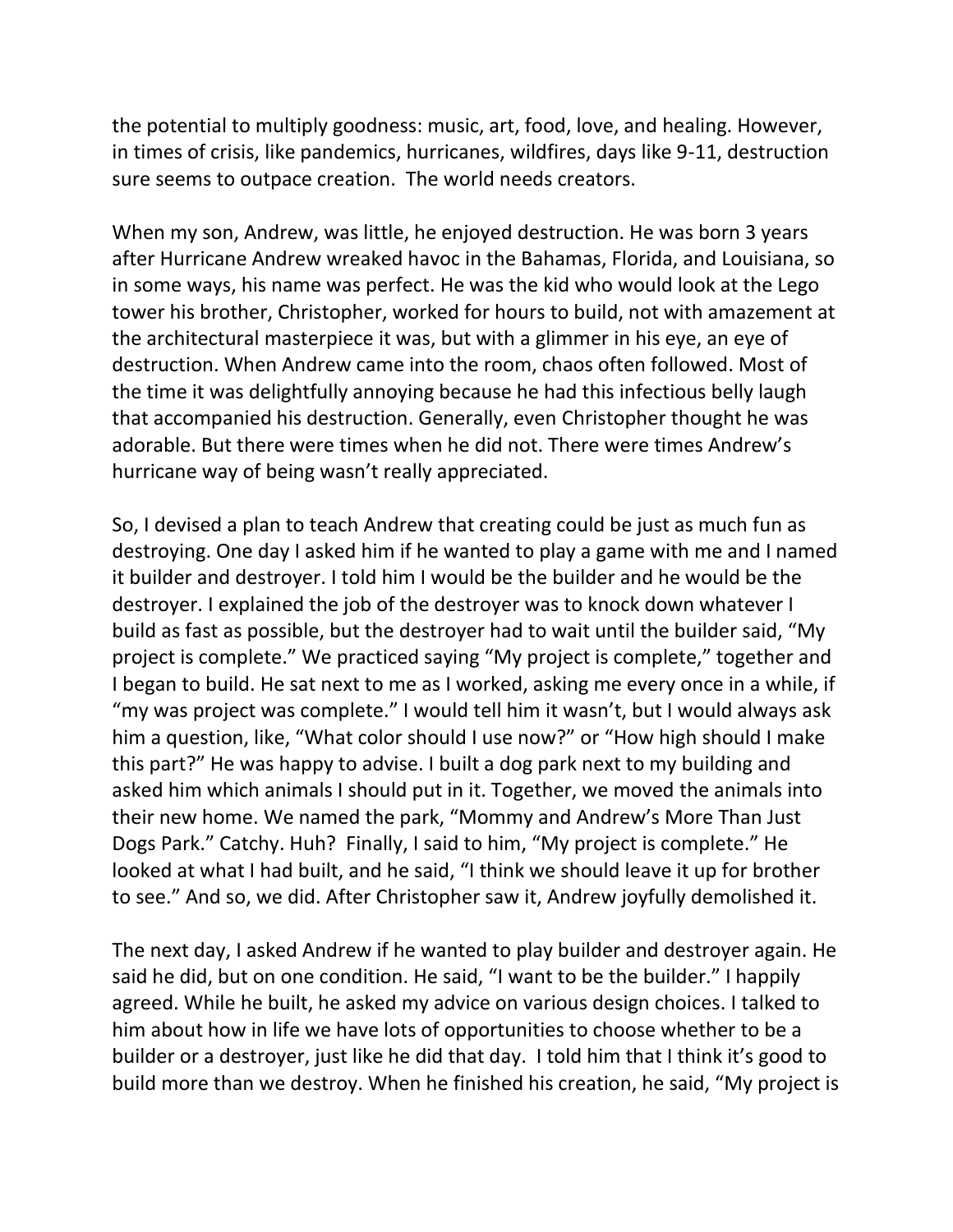complete." And he looked at me with a hopeful look on his face that gave way to a big grin when I said, "I think we should wait to destroy it until your brother sees it." To be clear, after that day, Andrew still loved a good demolition, but he learned to take note of what he and other people created, to acknowledge that something was there that hadn't been before. And that someone made that happen. Like our bulleting cover today, created by Rose Dorris. Rose is a very good example of someone who chooses to be a creator.

I know it is easy to feel discouraged right now. COVID is destroying our sense of safety and well-being. The division in our county is destroying our sense of community and neighborliness. The war in Afghanistan has destroyed the people of Afghanistan and families of soldiers who have been killed. And the suffering continues. Our way of life is destroying the environment, especially affected are the people who are experiencing major weather pattern shifts, the rise in sea levels, and loss of income due to things like overfishing. The lives of women are destroyed when their rights to make their own healthcare choices are taken away. And this weekend as we remember 9-11 twenty years ago, we are acutely aware of the ways in which terrorism destroyed and continues to destroy. I could go on and on. And the truth is, we can't fix any of it. But I believe we can *create* our way to a different world, a world in which destruction no longer rules the day.

You may be thinking…I'm weary. I am re-traumatized every single day. I can barely get up in the morning. I get it. Let's remember, though, that our text today reminds us that the completion of every cycle of work is rest. We tend to treat rest like it's a thing to do when there is nothing else to do. You (We) need to rest. Take a rest from the news, a rest from our jobs and our work at home, a rest from worrying, even a rest from brainstorming solutions. Give yourself permission to set it all down and just rest. And then when you have rested, pick some of it back up. The words of the Talmud encourage me when I feel overwhelmed, "Do not be daunted by the enormity of the world's grief. Do justly now, love mercy now, walk humbly now. You are not obligated to complete the work, but neither are you free to abandon it."

We don't have to fix it all, but we are called to keep working, keep creating. There is an image in our text today that has been helpful to me when I have been "daunted by the enormity of the world's grief." It is a powerful image that helps